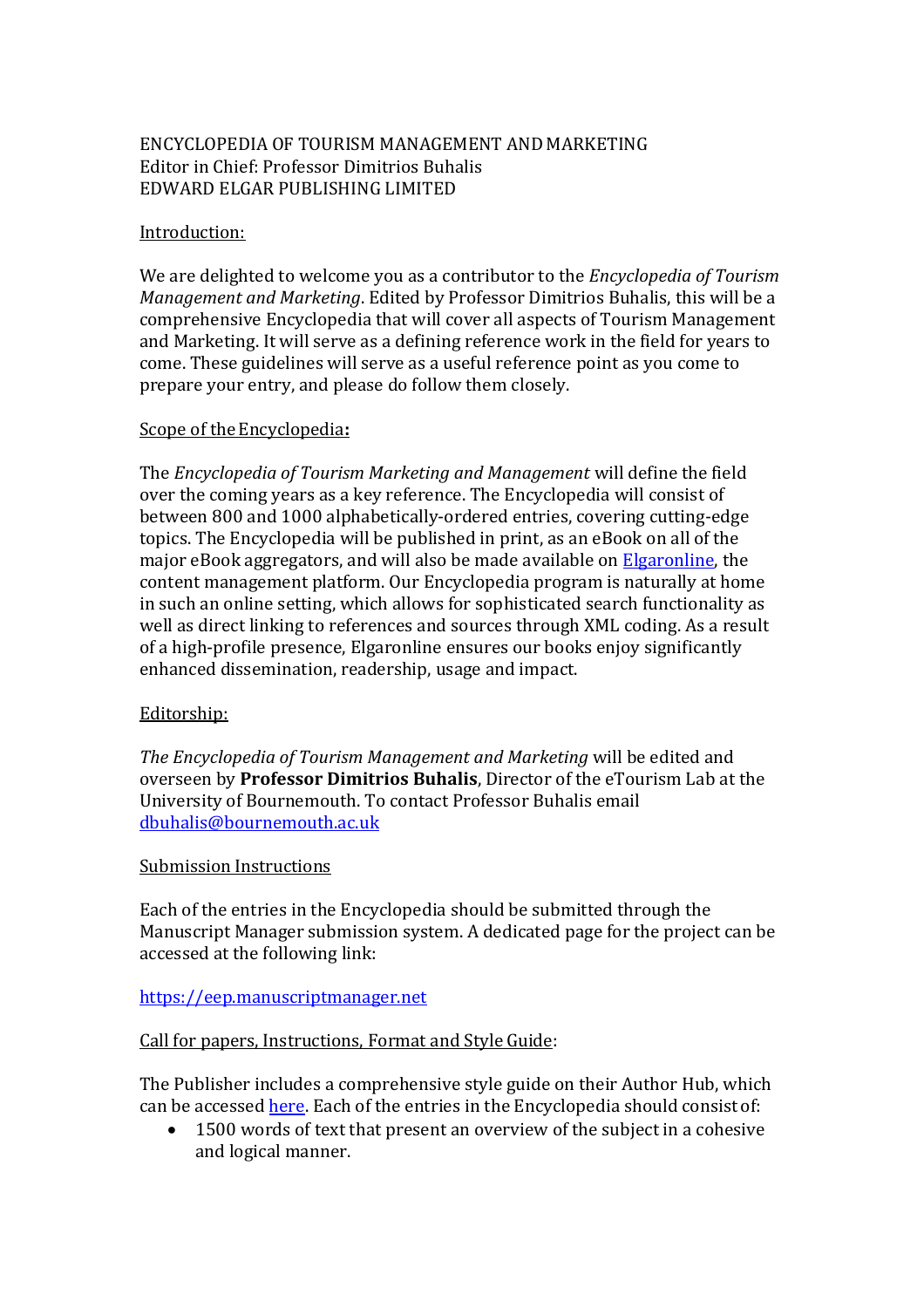- The level of writing in the entries should be targeted at academics and postgraduate students, undergraduate students, policymakers and practitioners.
- The entry should include a maximum of eight references, of which a maximum of three should be from the author. All references should use the Harvard style.
- All text and tables need to be submitted in a Word file. All figures should be submitted separately from the text document and ideally in the original figure format, not embedded in a Word document unless they have been created in Word. All figures will be published in grayscale, so please keep this in mind as you develop your entry. Further information on submitting figures and tables is available on the Author Hub.
- The text should be original, not published before, and should have a very low similarity score on Turnitin.
- Please use British English in your entry.
- Maximum of two authors per entry.
- When submitting your entry, please also include your name, affiliation, contact details, and email address. These should be presented as you would like them to appear in the final Encyclopedia.
- The entry's title should immediately be followed by the text. We do not require the entries to use a table of contents.
- Please include a list of six keywords. These will be incorporated into the electronic presentation of the Encyclopedia on Elgaronline, and will assist with wider search functionality and discoverability.
- Footnotes should not be used in the entries. A list of references should instead be collected and placed as a bibliography at the end of the entry.
- You should include no more than one figure or table in your entry. Please closely follow the Publisher's guidelines, which are available under the "Figures and Photographs" and "Tables and Boxes" tabs on the **[Author](https://www.e-elgar.com/author-hub/as-you-write-your-book-or-chapter/)** [Hub.](https://www.e-elgar.com/author-hub/as-you-write-your-book-or-chapter/)
- When uploading your entry to Manuscript Manager please upload it as a Microsoft Word file (.doc or .docx). This will help to significantly expedite the copy-editing process. Please name the file with the name of the first Author and the term. (e.g. Buhalis\_eTourism).
- Chapters that contain special characters (e.g. Chinese, Japanese, Greek, etc.) should be submitted as both PDF and Word files. Please check the PDF carefully, before submission, to ensure the special characters are displayed as intended. In the event of uncertainty regarding how any characters are to be displayed in the Word file, the copy editor and/or typesetter will use the PDF as a reference point.

# Deadlines:

- You should upload your 250-word proposal by 30 September 2020. Please name this file with the name of the first Author, the term, and "Proposal" e.g. Buhalis\_eTourism\_Proposal.
- If approved you will be invited to upload your entry by 31 December 2020.
- The Review process will be between 1 January 2021-15 November 2021.